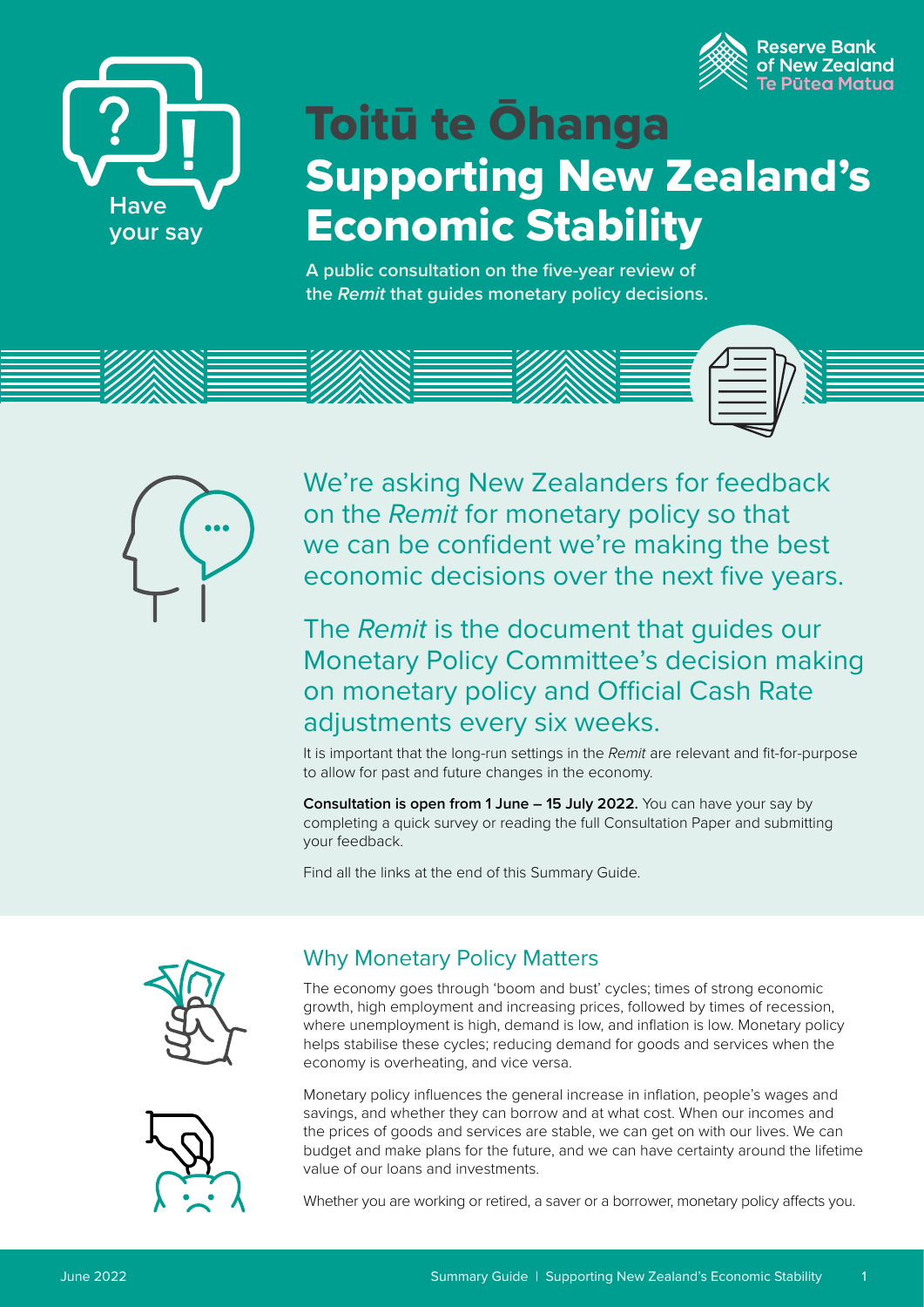#### **New Zealand's monetary policy framework**







Act specifies the Monetary Policy Committee's economic objectives of price stability and maximum sustainable employment.

The Reserve Bank









MPC use the *Remit* guidance when determining monetary policy and setting the Official Cash Rate (OCR).

## The role of the monetary policy *Remit*

The Monetary Policy Committee (MPC) is the decision-making group at the Reserve Bank that is responsible for making monetary policy decisions.

The Reserve Bank Act tasks the MPC with maintaining price stability and supporting maximum sustainable employment, or the highest amount of employment the economy can maintain without creating excess inflation. These economic objectives are thought to be the best contribution that monetary policy can make to economic wellbeing.

Monetary policy steers the economy, and the *Remit* guides how best to go about this. The *Remit* can provide targets for the economic objectives, guidance how the MPC should go about achieving these targets, and sets out what other factors the MPC should take into account in its decisions.

#### Why we are reviewing the *Remit*

Every five years, the Reserve Bank will advise the Minister of Finance about possible changes to the *Remit*. This review is now underway.

We want to hear about what matters to you, and any changes to the *Remit* you think could better support the economic wellbeing of New Zealanders, both now, and through whatever economic changes may come our way.

Five principles have been developed to ensure that the future *Remit* guides the MPC to make decisions that work best to enhance the economic wellbeing of New Zealanders.

#### **Legitimacy**

The *Remit* aligns with the MPC's economic objectives of price stability and maximum sustainable employment.

#### **Credibility**

The public hold a durable belief that the MPC can achieve the objectives in the *Remit*.



#### **Achievability**

Monetary policy has a clear and measurable effect on every objective in the *Remit*.

#### **Flexibility**

Targets for the economic objectives are not so strict as to adversely impact overall wellbeing.

#### **Clarity and transparency**

The public can monitor the performance of the MPC against the *Remit*.



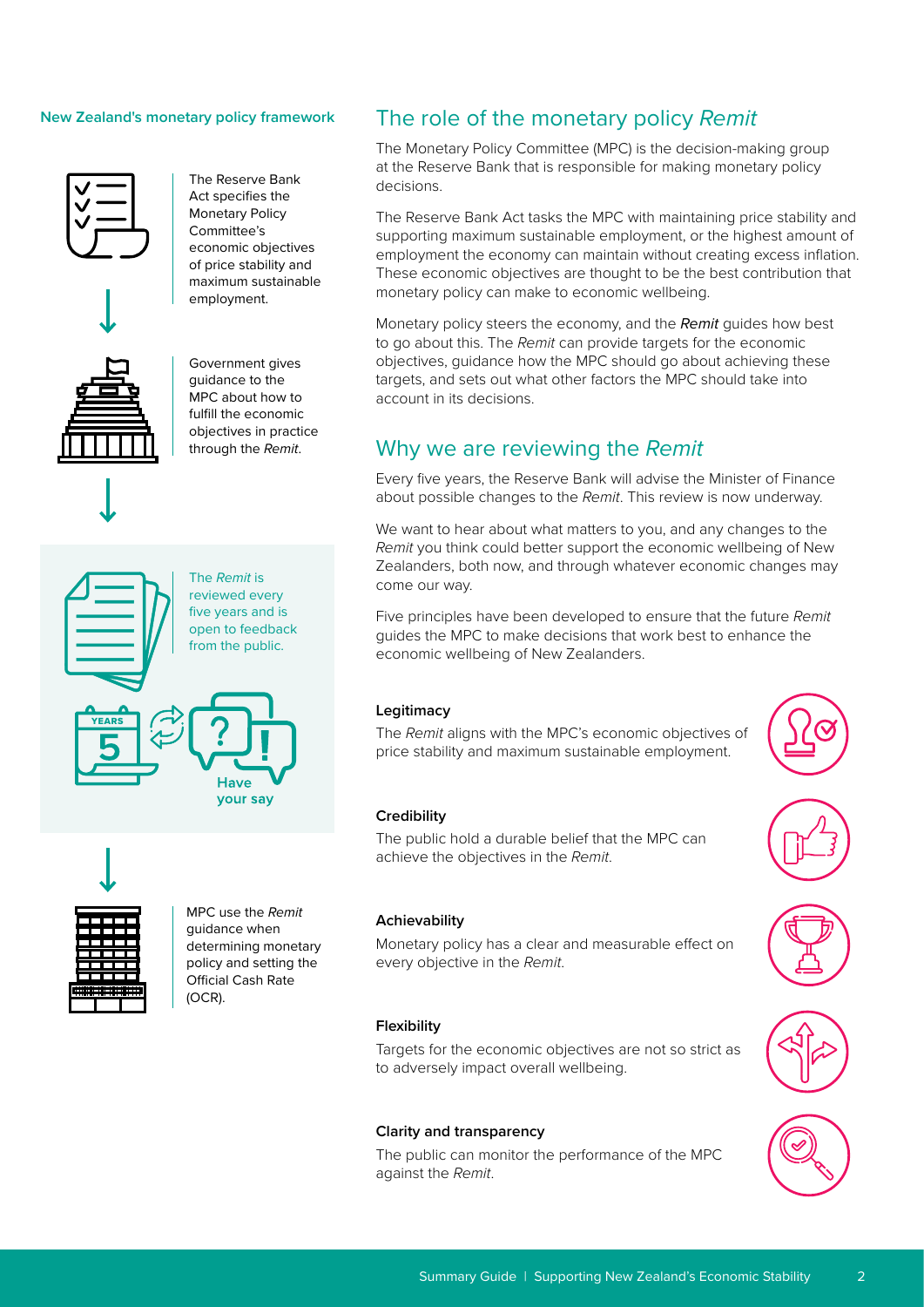Over the past three decades, inflation has been generally low, and more stable and predictable.

Inflation targeting has contributed to the wellbeing of New Zealanders by keeping inflation generally low, and supporting the ecomomy and employment through a range of economic conditions.

### Monetary policy keeps inflation low and stable …

In 1990, New Zealand led the world by being the first country to adopt 'inflation targeting'. Monetary policy is still tasked today with keeping inflation low and within a target range.

The objective of keeping inflation within target is easy for the public to understand. Expectations of future inflation have become anchored to the target, making it easier for the MPC to achieve price stability.

As the public became more confident that price stability would be maintained, monetary policy was able to take into account how it affected the economy in other ways.

#### … and supports maximum sustainable employment

Employment allows people to support themselves, their whānau and their wider community, which is essential for physical and mental wellbeing. In 2019, monetary policy was given a new objective to support maximum sustainable employment (MSE).

Monetary policy is about achieving low inflation together with supporting employment being near MSE because:

- if unemployment is too high, lower incomes will reduce spending, and lead to a lowering of prices and a reduction in inflation. Similarly, if unemployment is too low, demand for goods and services will increase. Businesses will compete for workers to produce more, and higher wage costs and prices are likely to result.
- without price stability, employment cannot be maintained near MSE. If inflation is too high, workers will demand higher wages to compensate for higher prices, and businesses will respond by increasing prices further. Higher interest rates will be required to reduce demand and control inflation, resulting in less need for employees, and an increase in unemployment.

#### **The impact of employment on prices**



When the right number of workers are available to meet demand of businesses, costs remain stable.



costs of wages are then passed on to consumers in increased prices leading to inflation.

The increased



When business costs are stable, the price of goods and services

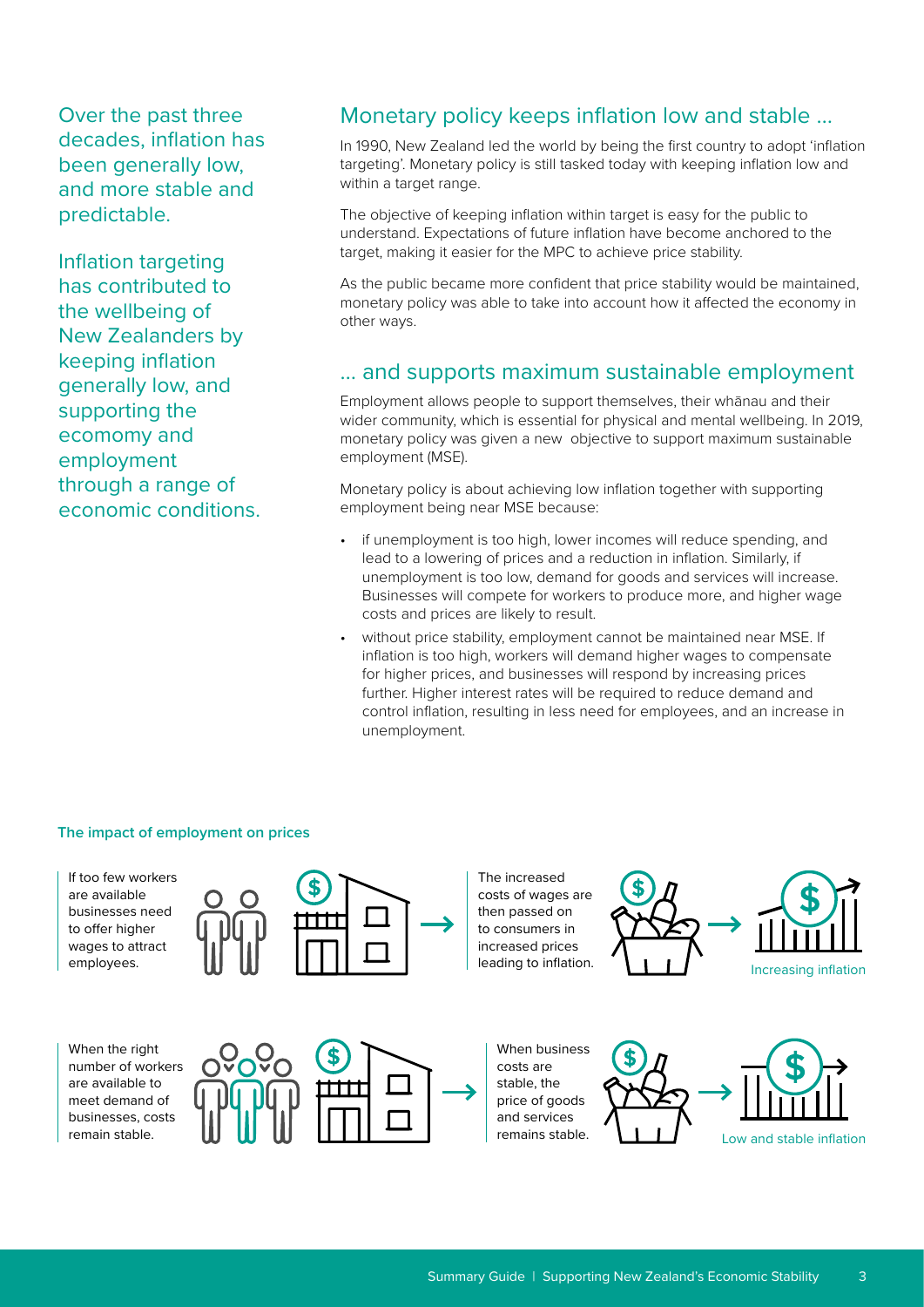The following sections set out the three main ways the *Remit* could be changed. More detailed discussion and supporting research is contained in the full Consultation Paper. We would like your feedback on which aspects of the *Remit*  we should consider in-depth.

## **Part A** Defining the economic objectives

**The pros and cons of changing the operational targets for the MPC's economic objectives of price stability and MSE.**

Achieving low and stable inflation, while supporting employment near MSE, is the best contribution of monetary policy to economic wellbeing.

### Price stability

The current inflation target is consistent with the principle that low, positive and stable inflation is monetary policy's best contribution to long-term economic prosperity. High and volatile inflation makes it difficult to make long-term investments, and makes day-to-day planning more difficult. On the other hand, inflation that is too low makes it more difficult for the MPC to support the economy during a recession, where unemployment rises sharply, and incomes and spending drop. Changing the inflation target could erode trust in the MPC achieving price stability over time.

The current *Remit* directs the MPC to monitor inflation using the Consumers Price Index published by Statistics New Zealand. This index measures the change in prices for a representative basket of goods and services purchased by New Zealand households, such as fruit, petrol, haircuts, university fees, toys, life insurance, rent, and the construction of new housing. While there are alternative ways to measure price stability, the CPI has been a critical guide for monetary policy decision-making for an extended period.

Price stability objective – current *Remit* **"keep future annual inflation between 1 and 3 percent over the medium term, with a focus on keeping future inflation near the 2 percent midpoint".**



## Maximum Sustainable Employment

While the *Remit* has an explicit inflation target, there is no equivalent for MSE. This is because MSE changes over time due to factors such as demographics, and employment conditions, and other factors that are unrelated to monetary policy. The Reserve Bank uses a range of indicators to monitor MSE, but a single comprehensive measure does not exist.

Maximum sustainable employment objective – current *Remit*

 **"… consider a broad range of labour market indicators to form a view of where employment is relative to its maximum sustainable level, taking into account that the level of maximum sustainable employment is largely determined by non-monetary factors that affect the structure and dynamics of the labour market and is not directly measurable."**

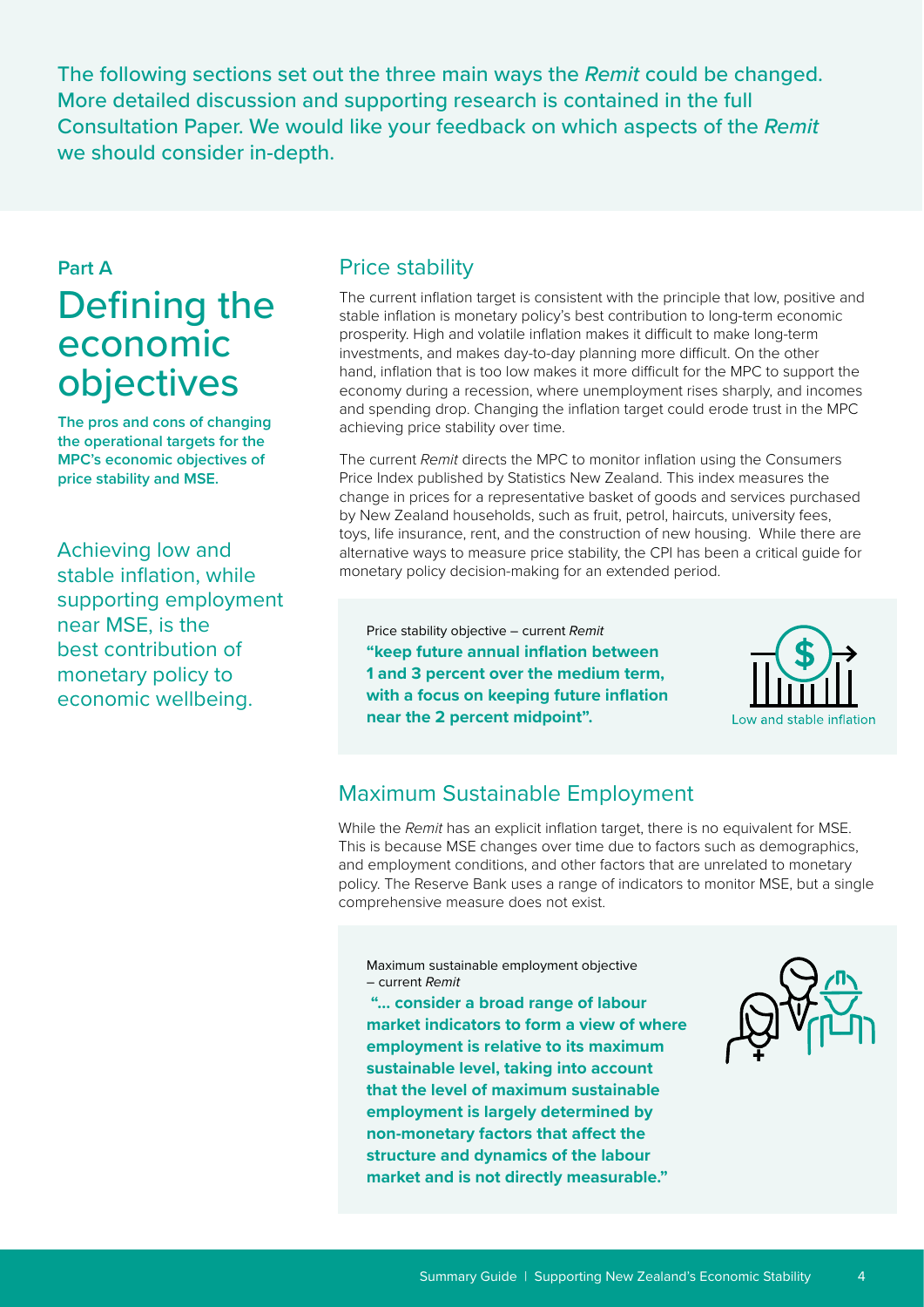#### **Part B**

## Achieving price stability and maximum sustainable employment

**The trade-offs involved in determining how prescriptive the**  *Remit* **is about the MPC's strategy.**

The MPC makes difficult judgements about how best to achieve price stability and support MSE.

Deciding how much guidance to put in the *Remit* is a balance. A more prescriptive *Remit* provides more certainty to the public about how the MPC will respond to changes in the economy, but also reduces the MPC's flexibility to respond to unexpected circumstances.







## Returning inflation to target

A change to the OCR today will take time to affect the economy. As a result, the MPC must set policy to impact future inflation, not current inflation. How it goes about this is guided by the *Remit* through:

- **The price stability target** The inflation target range of 1-3 percent provides flexibility for temporary deviation around the midpoint of 2 percent.
- **The time horizon** the MPC is required to return inflation to target "over the medium term". This recognises the forward-looking nature of monetary policy.
- **The transitory effects** the MPC is guided to ignore temporary changes in inflation that the MPC cannot realistically influence, such as temporary changes in global oil prices.

## Balancing inflation and employment

The best contribution that monetary policy can make to employment is typically to set policy to keep inflation low and stable. However, the *Remit* could be extended to guide the MPC on how it should manage situations where there are trade-offs between inflation and employment.

## Managing risk and uncertainty

The MPC acted decisively to limit risks to the economy resulting from the Covid-19 pandemic. Because interest rates were low prior to 2020, the MPC had to use a range of new tools to stimulate the economy.

Changes to the *Remit* could be made to aid the MPC in stimulating the economy during future economic downturns, even if the OCR is already low.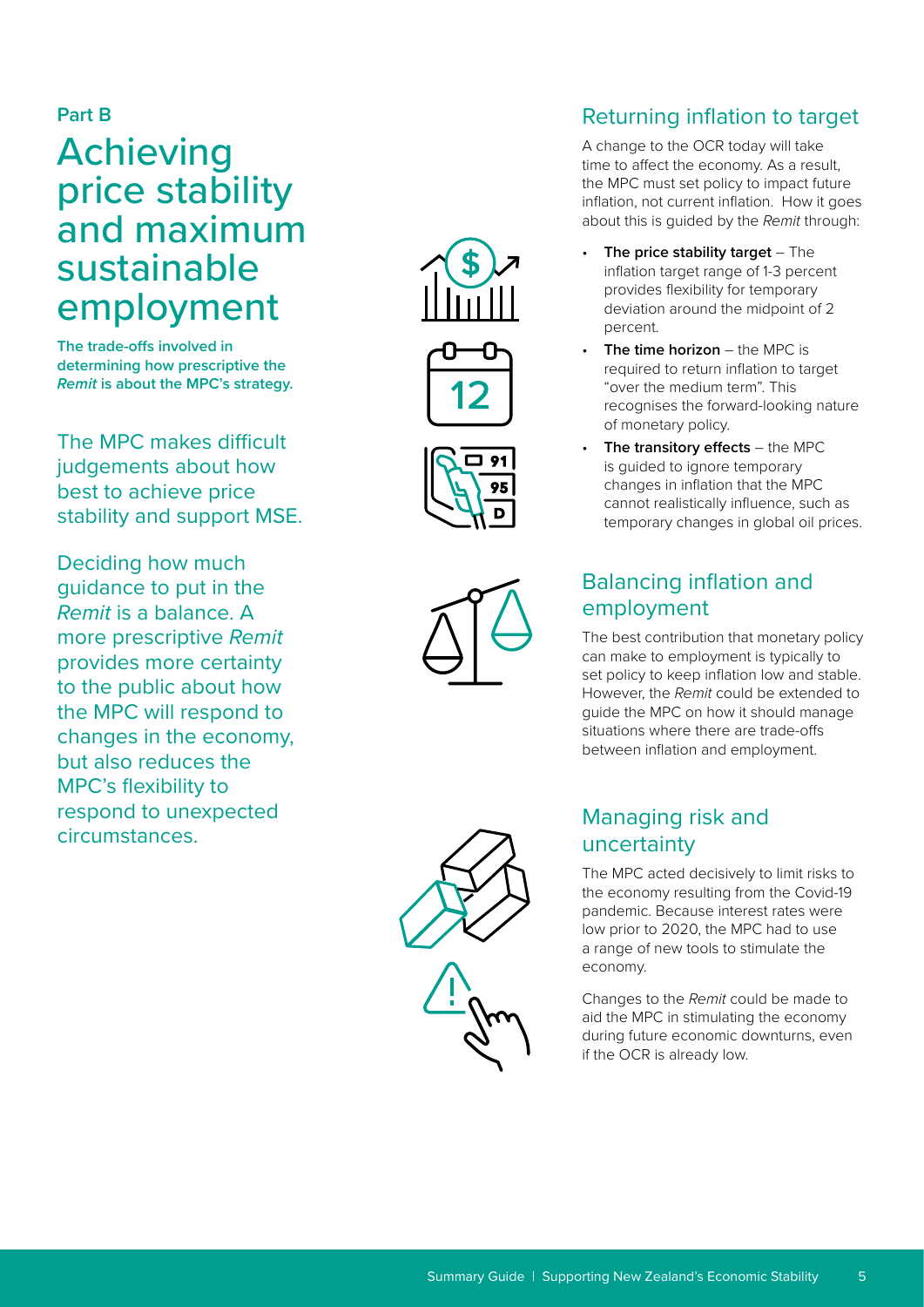#### **Part C**

## The wider context for monetary policy

**The relevance of housing, distributional outcomes and climate change for monetary policy**

Housing, climate change and inequality are big topics we are grappling with as a society. The Reserve Bank is working hard to understand the implications for the economy and financial system, and what they mean for monetary policy.

The MPC currently takes into account a range of factors other than price stability and MSE through the current *Remit*. Requiring the MPC to have regard to housing, distributional outcomes or climate change would have uncertain benefits, and could make it more difficult to achieve price stability and support MSE.





#### Housing sustainability

The sustainable level of house prices over time is driven by factors other than monetary policy, such as global interest rates and planning rules. However, monetary policy can influence house prices in the short term, through its impact on the cost of servicing a mortgage.

Increasing interest rates in response to unsustainable house prices would tend to lower inflation and employment, and would have uncertain benefits for house price affordability and financial stability.

#### **Inequality**

Income inequality in New Zealand has generally worsened over the past 30 to 40 years. This has led to an increased focus on the relationship between monetary policy and how wealth and incomes are distributed across society.

The effect of monetary policy on inequality is uncertain. A lowering of the OCR may improve inequality by reducing unemployment and improving incomes of low-skilled workers, while at the same time, worsening inequality by increasing the prices of assets held by wealthy groups.

## Climate change

There is growing evidence that climate change will affect economic growth, inflation and the financial system. Extreme weather events result in losses of production, equipment and buildings, while policies to manage the transition to a green economy could also affect the price of specific goods and services.

It is not clear that monetary policy can influence climate change or its economic impacts. However, the macroeconomic consequences of climate change are likely to have an impact on the MPC's economic objectives.

The Reserve Bank is committed to understanding the impacts of climate change as outlined in its *Statement of Intent* and *Climate Change Report*. We are also part of the international Network of Central Banks and Supervisors for Greening the Financial System.